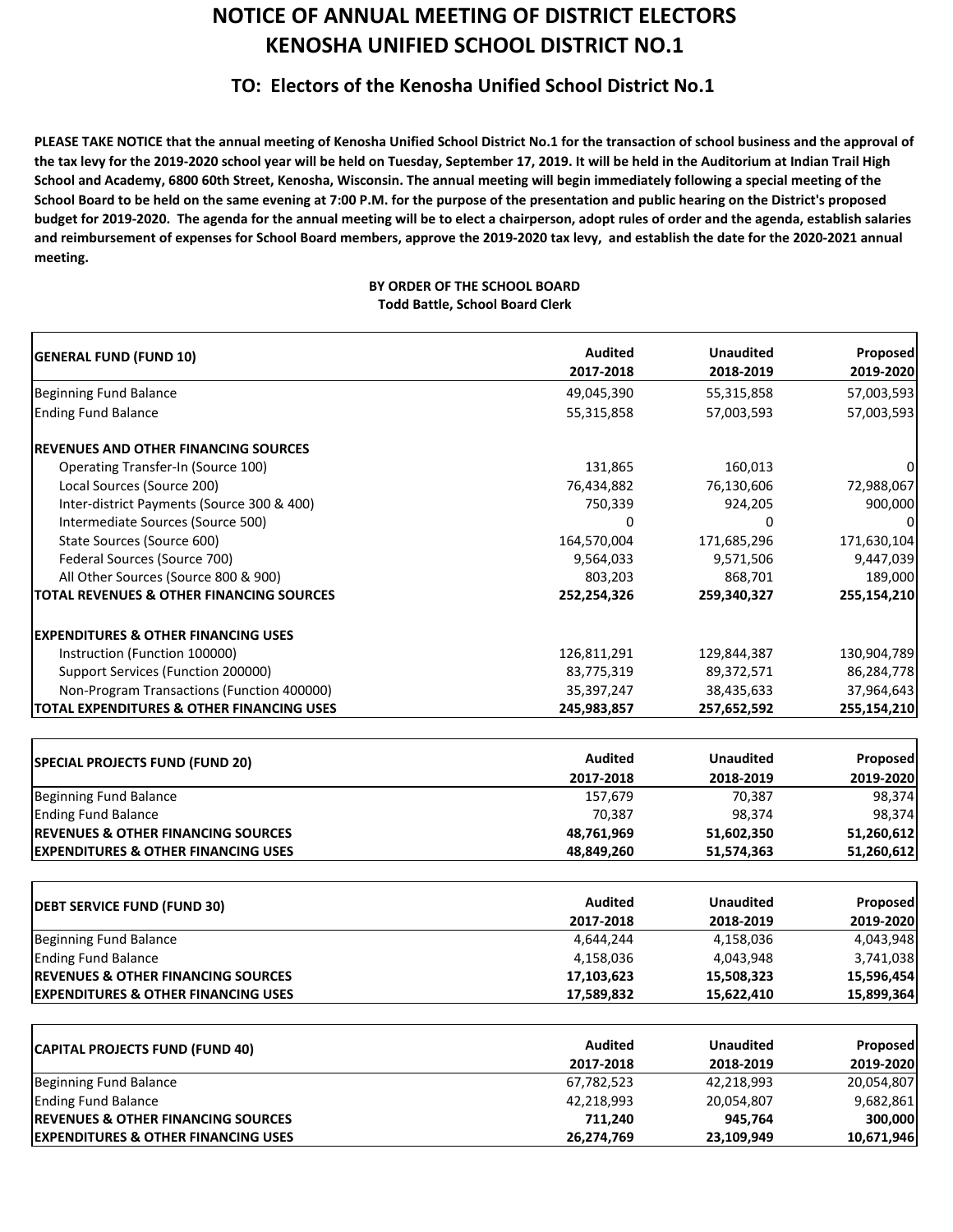| <b>FOOD SERVICE FUND (50)</b>                   | <b>Audited</b> | <b>Unaudited</b> | <b>Proposed</b> |
|-------------------------------------------------|----------------|------------------|-----------------|
|                                                 | 2017-2018      | 2018-2019        | 2019-2020       |
| Beginning Fund Balance                          | 3,169,813      | 3,353,903        | 2,846,614       |
| <b>Ending Fund Balance</b>                      | 3,353,903      | 2,846,614        | 2,846,614       |
| <b>IREVENUES &amp; OTHER FINANCING SOURCES</b>  | 8,459,831      | 8,480,735        | 8,765,300       |
| <b>IEXPENDITURES &amp; OTHER FINANCING USES</b> | 8,275,740      | 8,988,023        | 8,765,300       |
| <b>COMMUNITY SERVICES FUND (FUND 80)</b>        | <b>Audited</b> | <b>Unaudited</b> | Proposed        |
|                                                 | 2017-2018      | 2018-2019        | 2019-2020       |
| Beginning Fund Balance                          | 3,011,591      | 3,124,920        | 3,191,938       |
| <b>Ending Fund Balance</b>                      | 3,124,920      | 3,191,938        | 2,925,324       |
| <b>IREVENUES &amp; OTHER FINANCING SOURCES</b>  | 1,757,257      | 1,623,285        | 1,544,387       |
| <b>EXPENDITURES &amp; OTHER FINANCING USES</b>  | 1,643,927      | 1,556,268        | 1,811,001       |

٦

| TOTAL EXPENDITURES AND OTHER FINANCING USES  |                |                  |              |  |
|----------------------------------------------|----------------|------------------|--------------|--|
| <b>ALL FUNDS</b>                             | <b>Audited</b> | <b>Unaudited</b> | Proposed     |  |
|                                              | 2017-2018      | 2018-2019        | 2019-2020    |  |
| <b>GROSS TOTAL EXPENDITURES - ALL FUNDS</b>  | 348,617,387    | 358,503,605      | 343,562,433  |  |
| Interfund Transfers (Source 100) - ALL FUNDS | 30,644,317     | 32,890,957       | 32,273,603   |  |
| <b>Refinancing Expenditures (Fund 30)</b>    | 947,480        | 0                | $\mathbf{0}$ |  |
| <b>INET TOTAL EXPENDITURES - ALL FUNDS</b>   | 317,025,589    | 325,612,648      | 311,288,830  |  |
| <b>IPERCENTAGE CHANGE FROM PRIOR YEAR</b>    | 1.34%          | 2.71%            | $-4.40%$     |  |

| <b>PROPOSED PROPERTY TAX LEVY</b>           |                |                  |                 |
|---------------------------------------------|----------------|------------------|-----------------|
| <b>IFUND</b>                                | <b>Audited</b> | <b>Unaudited</b> | <b>Proposed</b> |
|                                             | 2017-2018      | 2018-2019        | 2019-2020       |
| General Fund                                | 73,540,969     | 72,697,706       | 70,137,883      |
| Referendum Debt Service Fund                | 5,223,023      | 8,283,813        | 8,160,505       |
| Non-Referendum Debt Service Fund            | 10,477,856     | 5,903,071        | 6,366,439       |
| Capital Expansion Fund                      | 0              | 0                | ΟI              |
| Community Service Fund                      | 1,500,000      | 1,500,000        | 1,500,000       |
| <b>ITOTAL SCHOOL LEVY</b>                   | 90,741,848     | 88,384,590       | 86,164,827      |
| <b>IPERCENTAGE INCREASE FROM PRIOR YEAR</b> | 4.00%          | $-2.60%$         | $-2.51%$        |

Note: Subtotals contain calculated fields and formulas which may result in rounded values

 $\mathbf{r}$